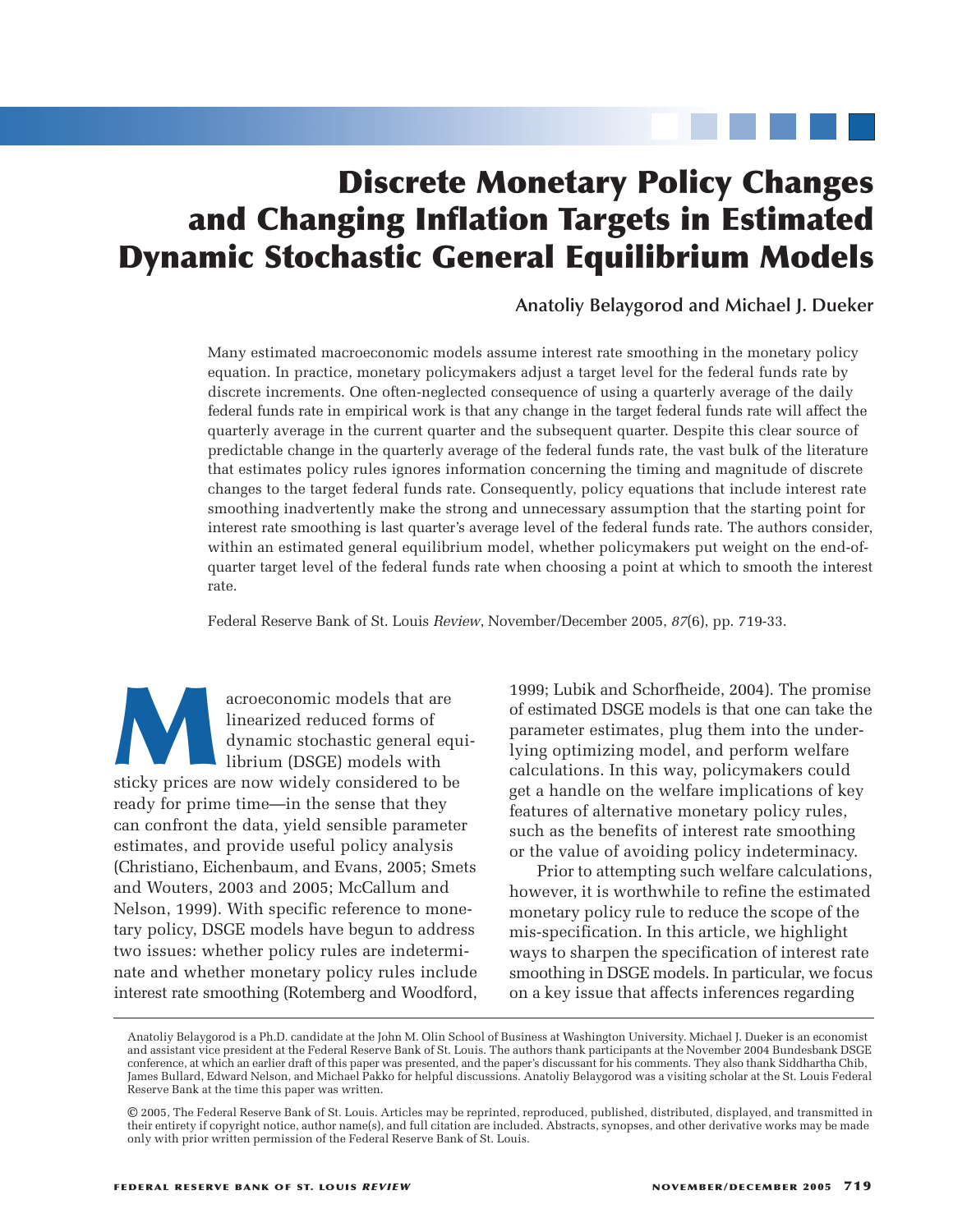interest rate smoothing: the discreteness of monetary policy changes.

In practice, the Federal Open Market Committee adjusts a target level for the federal funds rate by discrete increments at their regularly scheduled meetings or in conference calls. One often-neglected consequence of using a quarterly average of the daily federal funds rate in empirical work is that any change in the target federal funds rate will affect the quarterly average in two different quarters. For example, if policymakers raise the target by 50 basis points precisely halfway through this quarter, then the current quarter's average will rise by 25 basis points relative to last quarter and next quarter's average will also exceed this quarter's average by 25 basis points, all else equal.

Despite this clear source of predictable change in the quarterly average of the federal funds rate, the vast bulk of the literature that estimates policy rules uses a monthly or quarterly average of the interest rate, yet ignores information concerning the timing and magnitude of discrete changes to the target federal funds rate. As a result, such empirical models end up trying to predict the effect on the quarterly average of known, past policy actions rather than including this piece of data in the forecast information set. Consequently, policy equations that include interest rate smoothing inadvertently make the strong and unnecessary assumption that the starting point for interest rate smoothing is last quarter's average level of the federal funds rate. It seems clear, however, that policymakers would put weight on the end-ofquarter target level of the federal funds when choosing a point at which to smooth the interest rate.

# **INTEREST RATE SMOOTHING: AN UNSETTLED ISSUE**

One cart-versus-horse issue in empirical macroeconomics is whether monetary policymakers adjust the federal funds rate gradually in response to developments in the economy or, alternatively, whether developments in the economy emerge slowly enough to account for the sluggish pace of observed changes in the interest rate. Sack (2000) and Clarida, Galí, and Gertler (2000) emphasize interest rate smoothing; Rudebusch (2002) believes that factors omitted from the empirical policy equation account for the apparent sluggishness of interest rate changes; English, Nelson, and Sack (2003) find evidence of both. The question is whether policymakers overtly decide to adjust the federal funds rate gradually. Three reasons have been put forth for rate smoothing and partial adjustment. First, policymakers are uncertain about the true structure of the economy; and this potential source of policy error leads them to act less forcefully than they otherwise would (Sack, 2000). Second, policymakers are similarly hesitant to act on initial data releases that are subject to subsequent revision (Orphanides, 2001).

Third, Woodford (2003a,b) suggests that monetary policymakers can influence market expectations if they show a willingness to implement even through gradual actions—a large interest rate response if it proves necessary. For example, suppose that policymakers indicate that they are willing to raise the federal funds rate by an eventual amount of 120 basis points if a 40-basis-point increase in inflation persists. Policymakers demonstrate this willingness by embarking on a path of raising the interest rate gradually. If the public believes that this gradual path will be implemented for as long as necessary to reduce inflation, market expectations will adjust quickly, with the beneficial effect of reducing inflation without requiring much actual increase in the interest rate. Another way to state the Woodford scenario is to say that interest rate smoothing raises the unconditional variance of the interest rate relative to the variance of inflation, and the latter depends on the expectations of agents. Faced with this policy, the welfare-maximizing response of agents is to minimize the variance of inflation to reduce the realized fluctuations in the nominal and real interest rates.

# **DISCRETE TARGET CHANGES AND INTEREST RATE SMOOTHING**

In the standard setup, interest rate smoothing takes the form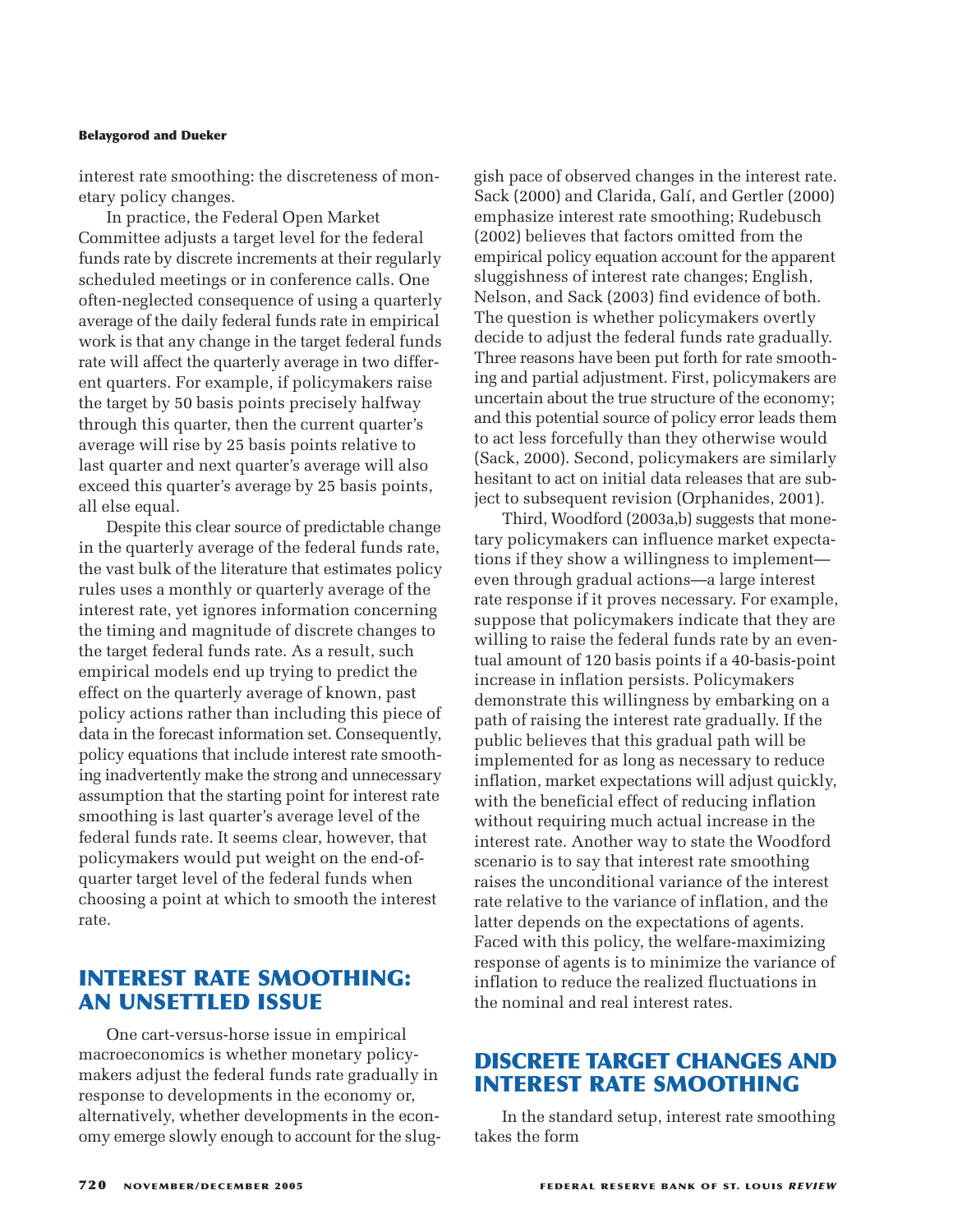#### **Discreteness Adjustment from Time** *t***–1 and Change of Quarterly Average of Federal Funds Rate at Time** *t*



(1) 
$$
R_t = \rho_R R_{t-1} + (1 - \rho_R) \hat{R}_t,
$$

where  $R_t$  is the quarterly average of the federal funds rate and  $\hat{R}$  is the desired rate based on current economic conditions, such as the Taylor rule–implied level. As discussed here previously, one shortcoming of equation (1) is that the most  $\mathbf{r}$  recent quarterly average,  $R_t$ , is assumed to be the reference point for interest rate smoothing, despite the fact that policymakers are apt to take into consideration the most recent target level of the federal funds rate, denoted  $R_{t-1}^T$ . Our empirical specification of an interest rate smoothing policy equation would be (3) *R<sub>t</sub>* = *P<sub>R</sub> R<sub>t</sub>*, is assumed to be the reference point for interest rate smoothing, despite the fact that policymakers are apt to take into consideration the most recent target level of the federal funds rate, d *R R t* is the quarterly average of the tedd<br>rate and  $\hat{R}$  is the desired rate based of<br>conomic conditions, such as the Tayl<br>mplied level. As discussed here previa<br>nortcoming of equation (1) is that the<br>t quarterly s the quarterly average of the fed<br>and  $\hat{R}$  is the desired rate based c<br>omic conditions, such as the Tay<br>ied level. As discussed here previ<br>coming of equation (1) is that the<br>rterly average,  $R_t$ , is assumed to<br>ooint

$$
(2) \qquad R_t = \rho_R \Big[ \big(1 - \delta\big) R_{t-1} + \delta R_{t-1}^T \Big] + \big(1 - \rho_R\big) \hat{R}_t,
$$

where  $\delta$  indicates the weight given to  $R_{t-1}$  versus  $R_{t-1}^T$  in determining the starting point for interest rate smoothing. An equivalent way to write equation (2) is

$$
(3) \ \ R_t = \rho_R R_{t-1} + (1 - \rho_R) \hat{R}_t + (\rho_R + D) (R_{t-1}^T - R_{t-1}),
$$

where  $D = (\delta - 1)\rho_R$ . Viewed this way,  $R_{t-1}^T - R_{t-1}$ is a discreteness-adjustment term appended to the basic interest rate smoothing equation. Dueker (2002) included such a discreteness-adjustment term in a vector autoregression, and Dueker and Rasche (2004) included it in an estimated Taylortype policy equation. Note that it is possible to find  $D > 0$ , in which case  $\delta > 1$ . The interpretation of this result would be that monetary policymakers do not use either  $R_{t-1}$  or  $R_{t-1}^T$  as the starting point for interest rate smoothing; instead, they use  $R_{t-1}^T$  $+(\delta - 1)(R_{t-1}^T - R_{t-1})$ , which implies that they impute some continuation of last period's target change(s) in the same direction into this quarter's baseline rate. That is, past target changes appear to imply some momentum for additional changes in the same direction. We might expect this type of momentum, given the way policymakers make relatively long series of target changes in the same direction. Figure 1 plots the changes in the quarterly average,  $R_t - R_{t-1}$ , with the discretenessadjustment term,  $R_{t-1}^T - R_{t-1}$ , for the federal funds rate. It is clear from the close correspondence that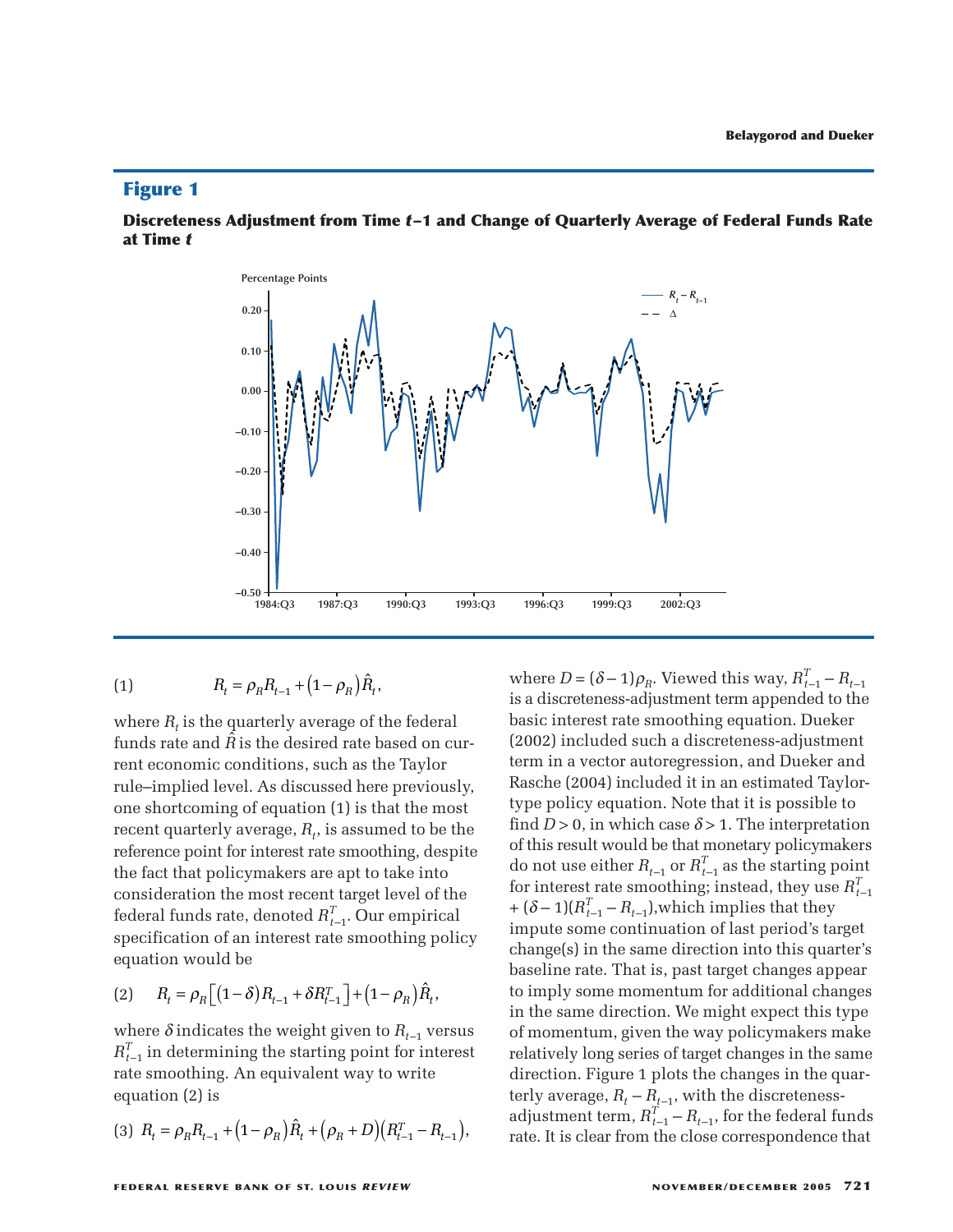the discreteness-adjustment term is a predictor of changes in the quarterly average of the federal funds rate, based on target changes that took place in the previous quarter. Consequently, failure to include this term could affect estimated policy rules, especially with regard to interest rate smoothing. We turn next to the issue of policy indeterminacy. *R* rate, based on target changes that took place previous quarter. Consequently, failure to the issue of policy s, especially with regard to interest rate othing. We turn next to the issue of policy terminacy.<br> **DETERMIN** 

# **INDETERMINACY IN TAYLOR RULES**

A standard Taylor rule (Taylor, 1993) assumes that monetary policy operates through an interest rate rule that responds to expected inflation gaps and output gaps:

(4) 
$$
\hat{R}_t = r^* + \pi_t + (\psi_1 - 1)(\pi_t - \pi^*) + \psi_2 \widetilde{GDP}_t + \varepsilon_{R,t}
$$

where  $r^*$  is the steady-state real rate of interest,  $\pi$ is inflation,  $\pi^*$  is the long-run target rate of inflation, and *GDP* is the gap between actual output and the level implied by the long-run balanced growth path. The policy rule in a standard DSGE model assumes a constant inflation target and subsumes  $r^*$  and  $(1 - \psi_1)\pi^*$  together in the constant term: *R* standard Taylor rule (Taylor, 1995) assummonetary policy operates through an intervale that responds to expected inflation g output gaps:<br>  $\hat{R}_t = r^* + \pi_t + (\psi_1 - 1)(\pi_t - \pi^*) + \psi_2 \widetilde{GDP}_t + \varepsilon_t$ <br>
re  $r^*$  is the steadypolicy operates through an int<br>esponds to expected inflation<br>os:<br> $\frac{1}{2} + (\psi_1 - 1)(\pi_t - \pi^*) + \psi_2 \widetilde{GDP}_t +$ <br>steady-state real rate of intere<br>is the long-run target rate of it<br>is the gap between actual out<br>mplied by the lon

$$
(5) \quad \hat{R}_t = \left[ r^* + \left( 1 - \psi_1 \right) \pi^* \right] + \psi_1 \pi_t + \psi_2 \widetilde{GDP}_t + \varepsilon_{R,t}.
$$

In a general equilibrium setting, a determinacy condition for monetary policy essentially states that the coefficient  $\psi_1$  on inflation exceeds 1.0. Equation (5) suggests that indeterminacy results when policymakers are not responsive enough with their interest rate instrument to changes in inflation. Through the lens of equation (4), the determinacy condition requires that monetary policymakers make a positive interest rate response to an increase in the inflation gap. Not all increases in observed inflation would correspond one-to-one with an increase in the inflation gap if the target rate of inflation were not constant. To allow some sluggish interest rate adjustment to be the result of a changing inflation target and not the result of an indeterminate policy—similar to Smets and Wouters (2003), Gavin, Kydland, and Pakko (2005), Gavin,

Keen, and Pakko (2005), and Ireland (2005)—we allow the target rate of inflation,  $\pi^T$ , to vary across time as an autoregressive process with unconditional mean  $\pi^*$ : *R*, and Pakko (2005), and Ireland (2005)-<br> *R* r the target rate of inflation,  $\pi^T$ , to vary at<br>
as an autoregressive process with unco<br>  $R_t = r^* + \pi_t + (\psi_1 - 1)(\pi_t - \pi_t^T) + \psi_2 GDP_t +$ <br>  $\pi_t^T = \pi^* + \rho_\pi (\pi_{t-1}^T - \pi^*) + \varepsilon_{\pi,t$ *R* and Pakko (2005), and Ireland (2005)—v<br> *R* the target rate of inflation,  $\pi^T$ , to vary acro<br> *R* as an autoregressive process with uncond<br> *R*  $F_t = r^* + \pi_t + (\psi_1 - 1)(\pi_t - \pi_t^T) + \psi_2 \widetilde{GDP}_t + \varepsilon_R$ and Pakko (2005), and Ireland (2005)-<br>
he target rate of inflation,  $\pi^T$ , to vary as<br>
s an autoregressive process with unco<br>
mean  $\pi^*$ :<br>
=  $r^* + \pi_t + (\psi_1 - 1)(\pi_t - \pi_t^T) + \psi_2 \widetilde{GDP}_t +$ <br>
=  $\pi^* + \rho_\pi (\pi_{t-1}^T - \pi^*) + \varepsilon_{\$ hkko (2005), and Ireland (2005)—<br>get rate of inflation,  $\pi^T$ , to vary acreatoregressive process with uncon-<br> $\pi^*$ :<br> $\pi_t + (\psi_1 - 1)(\pi_t - \pi_t^T) + \psi_2 \widetilde{GDP}_t + \varepsilon$ <br> $-\rho_{\pi} (\pi_{t-1}^T - \pi^*) + \varepsilon_{\pi,t}$ , m, and<br>
w the t<br>
e as an<br>
al mea<br>  $\hat{R}_t = r^*$ <br>
π<sup>T</sup> = π<br>
ch is e<br>  $\hat{R}_t = r^*$ akko (2005), and 1<br>rget rate of inflation<br>utoregressive prood<br> $\pi^*$ :<br> $-\pi_t + (\psi_1 - 1)(\pi_t - \pi + \rho_\pi (\pi_{t-1}^T - \pi^*) + \varepsilon_\pi)$ <br>uivalent to

(6) 
$$
\hat{R}_t = r^* + \pi_t + (\psi_1 - 1)(\pi_t - \pi_t^T) + \psi_2 \widetilde{GDP}_t + \varepsilon_{R,t}
$$

$$
\pi_t^T = \pi^* + \rho_\pi (\pi_{t-1}^T - \pi^*) + \varepsilon_{\pi,t},
$$

which is equivalent to

(7)  $\hat{R}_t = r^* + \pi_t^T + \psi_1(\pi_t - \pi_t^T) + \psi_2 \widetilde{GDP}_t + \varepsilon_{B,t}$ 

With a stationary autoregressive target rate of inflation, nominal variables have well-defined steady-state levels. Yet, there is an additional reason why the interest rate might be relatively unresponsive in the face of an increase in inflation: The inflation might be due to a temporary but persistent increase in the target level of inflation. With this additional fundamental shock,  $\varepsilon_{\pi,t}$ , it is possible that the parameter estimates differ enough from those in the restricted model to increase the posterior odds of determinacy. In other words, we might not need policy indeterminacy to help explain the complex interplay between the interest rate and inflation if the target rate of inflation is not assumed to be constant. With this additional fundamental shoossible that the parameter estimate<br>mough from those in the restricted increase the posterior odds of detern<br>ther words, we might not need poli<br>ninacy to help explain the complex<br>etween *tter estimates sheeter estimates*<br> *teter estimates*<br> *tds of determ*<br> *the complex*<br> *e and inflatior*<br> *ssumed to be*<br> **PEL**<br>
New Keynesis<br> *ford (2003a,b)*<br> *tom the steady*<br> *keynesis*<br> *keynesis tough from the crease ther word*<br>*ther word tween the of inflation in the of inflation*<br>**HE DS**<br>*We logs*<br>*termalles as*  $\overline{t}$ *<br><i>t* =  $\beta E_t \tilde{\pi}_t$ 

## **THE DSGE MODEL**

We log-linearize the New Keynesian monetary DSGE model from Woodford (2003a,b) and express variables as deviations from the steady-state levels:

(8) *E* ² ² % % % % = −− ( ) + = + + 1 1 τ π π βπ + − −− + − ( ) = ++ ( ) − 1 1 11 κ ρ ρ *GDPz R R DR R t Rt R tT* ² % % ( ) + − ( ) + − ( ) + − ( ) 1 1 2 ρ π ψπ π ψ *R tT t t* % %%*T GDPz* ² + = + − ε π ρπ ε π π *R t* % % *T T* 1

where *z* is a technology shock, *g* is a demand shock,  $\pi_t^T$  is the target rate of inflation,  $\varepsilon_\pi$  is the innovation to the target rate of inflation, and  $\varepsilon_R$ is a monetary policy shock. The formal condition for determinacy in this model is that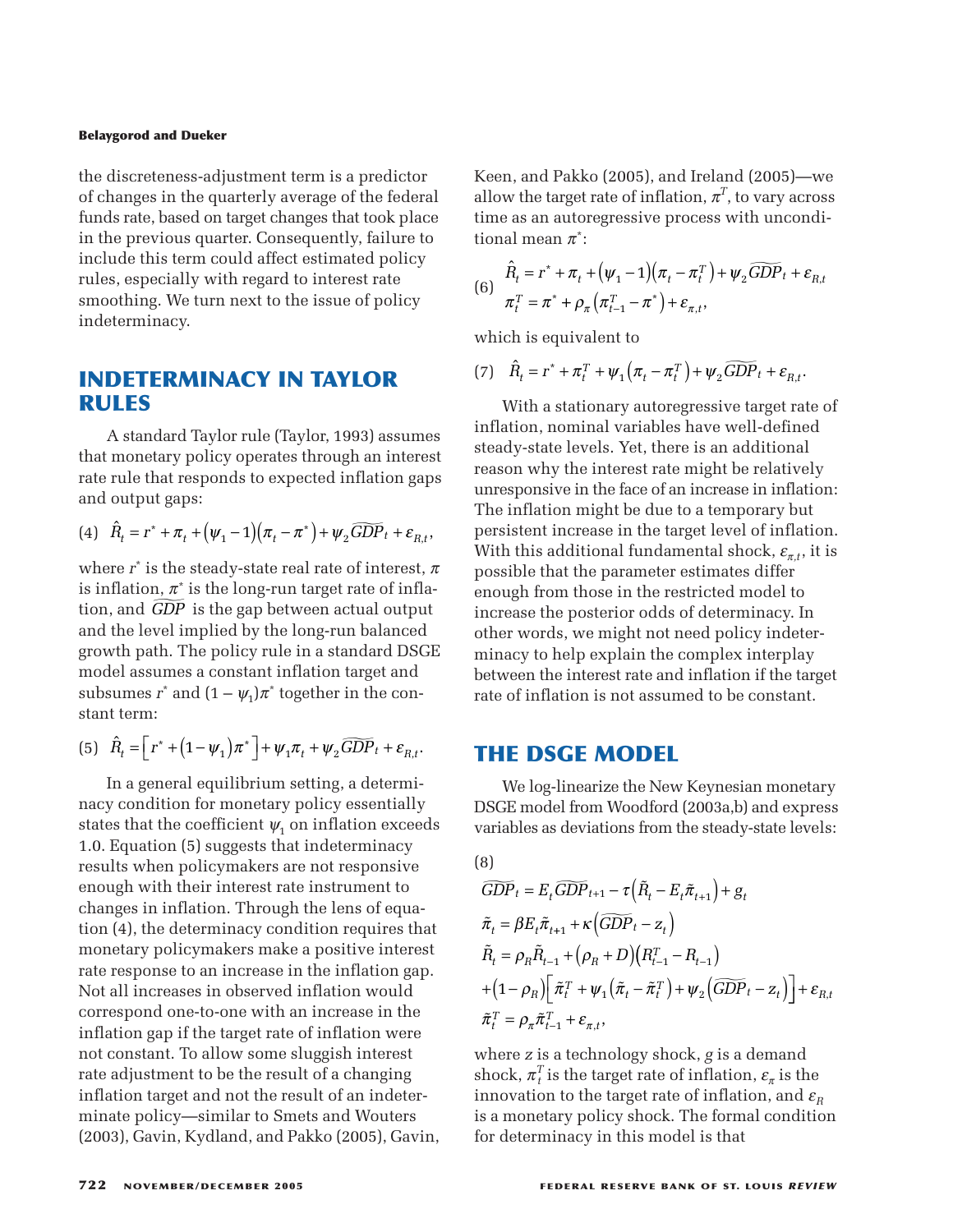$$
\psi_1 > 1 - \frac{\beta \psi_2}{\kappa} \left( \frac{1}{\beta} - 1 \right),
$$
ally means  $\psi_1 > 1$  gives

which essentially means  $\psi_1 > 1$ , given that  $\beta$ , the time discount factor, is so close to 1 in these models.

In this paper, we estimate a model enriched with discreteness correction,  $D \neq -\rho_R$ , and a time-varying inflation target,  $\varepsilon_{\pi} \neq 0$ , assuming that during the sample period between 1984 and 2004 U.S. monetary policy was determinate—an assumption supported by a number of empirical studies, such as Lubik and Schorfheide (2004).

The discreteness-adjustment term,  $R_{t-1}^T - R_{t-1}$ , which is the gap between the end-of-quarter target level and the quarterly average of the federal funds rate, is largely a function of the timing of monetary policy meetings within a quarter. Other things equal, the later the meeting at which the target is changed, the larger will be the gap between the quarterly average and the end-of-quarter target. Because the calendar of monetary policy meetings, while important for forecasting the quarterly average of the federal funds rate, is not something we want to determine within the general equilibrium model, we treat the discreteness adjustment as a predetermined variable. In the appendix, we describe how to handle such a predetermined variable in the solution and estimation of the general equilibrium model. Lubik and Schorfheide (2004) derive a condition with which they express forecast errors strictly as a function of structural shocks in a determinate model. We want the predetermined variable, which is dated *t* –1, to affect only *expected values* at time *t*, not forecast errors, because rational expectations forecast errors are orthogonal to everything in the current information set. The mechanics of imposing this condition are spelled out in the appendix. In fact, these methods for dealing with predetermined variables are used in DSGE models of small open economies (Kollmann, 2001 and 2002), where rest-of-world variables are decomposed into expected and unexpected components. However, the DSGE solution methodology implemented in this literature is based on the older approach attributed to Blanchard and Kahn (1980). In this paper we are using a more recent and superior approach

# for solving DSGE models attributed to Sims (2002). It is important to make the following distinction here: While one of the main improvements of Sims

**Belaygorod and Dueker**

(2002) over Blanchard and Kahn (1980) is the handling of the *endogenous* predetermined variables (which are elements of the state vector), our generalization of Sims (2002) comes from adding *exogenous* predetermined regressors. Obviously, by definition of being exogenous, such regressors cannot be elements of the state vector because the dynamics of their evolution are determined exogenously (outside this model's specification).

The quarterly data are gross domestic product (expressed in logs as the Hodrick-Prescott-filtered deviation from trend), inflation (measured as the percentage change in the personal consumption expenditures chain-weighted deflator), the quarterly average of the federal funds rate, and the predetermined discreteness-correction scalar,  $\Delta_{t-1} = R_{t-1}^T - R_{t-1}$ , where  $t = 1984$ :Q2,...,2004:Q2. In the appendix, we describe how the DSGE solution procedure of Sims (2002) can be extended to handle predetermined variables, such as the discreteness adjustment, ∆*t*–1. We chose post-1984 data because we wanted a time period when U.S. monetary policy was unambiguously determinate. Data on a target federal funds rate are available for earlier time periods, although the exact dates and magnitudes of target changes are open to debate.

We use Kalman filter recursions to evaluate the likelihood function of the data. We apply Bayesian and maximum-likelihood estimation to this model. Our objective is not only to find the point estimates of the parameters, but also to plot the entire marginal posterior distribution for parameters of interest. This objective could be accomplished only in a Bayesian framework. Whether the Bayesian Markov chain Monte Carlo (MCMC) posterior densities look like the asymptotic normal distributions implied by maximumlikelihood estimation is an empirical question. Although Bayesian MCMC methods converge faster if supplied with the true maximumlikelihood parameter estimates and a smooth function surface, it is not a matter of necessity for the MCMC methods to work. To the extent that our proposal density is off the mark, our MCMC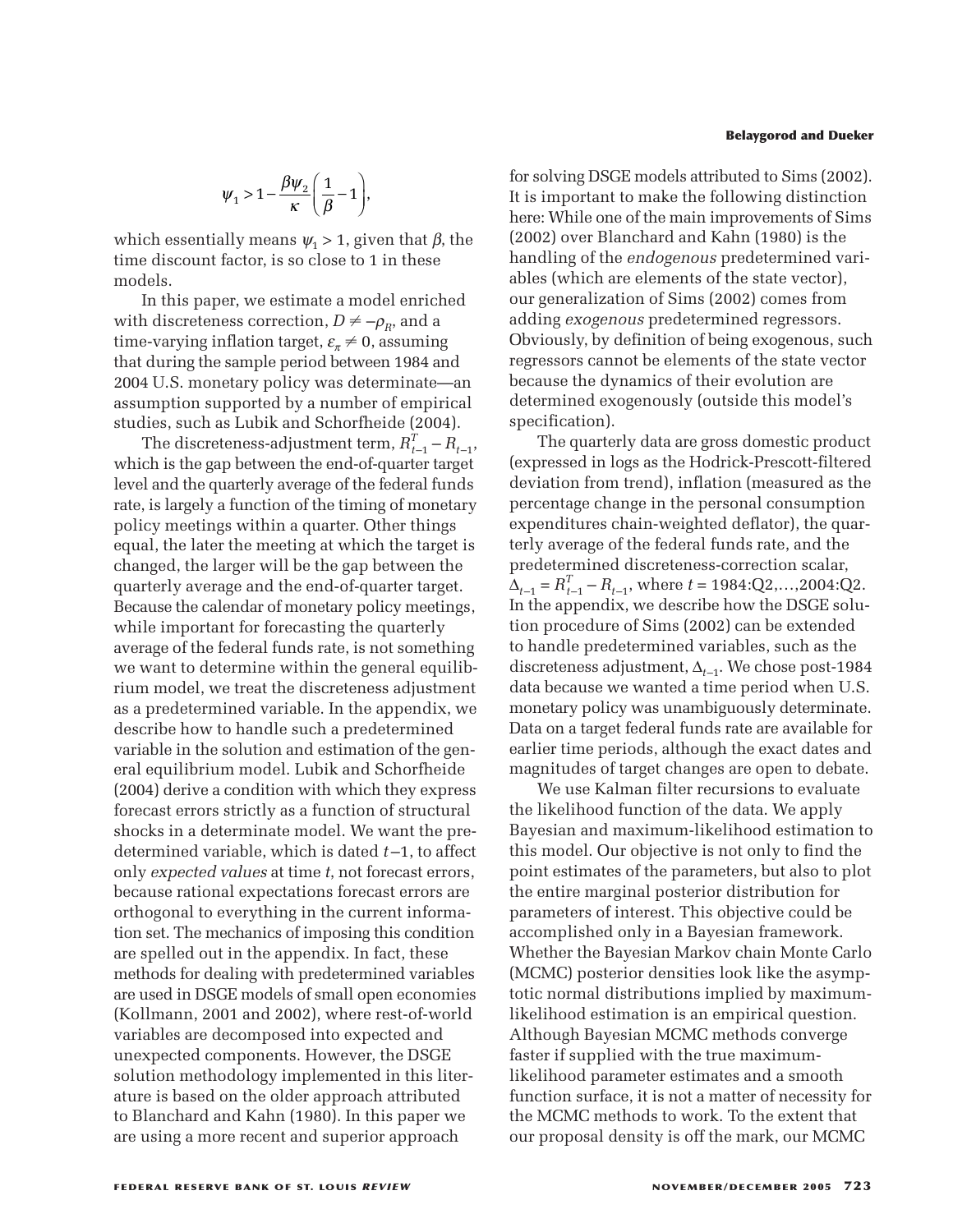## **Table 1**

#### **Parameter Estimates**

| Parameter                     | Tailored<br>Metropolis-Hastings (M-H)<br>mean | Standard<br>deviation |
|-------------------------------|-----------------------------------------------|-----------------------|
| τ                             | 0.31156                                       | 0.09457               |
| β                             | 0.98946                                       | 0.00461               |
| $\kappa$                      | 0.40955                                       | 0.10878               |
| $\Psi_1$                      | 2.22968                                       | 0.28474               |
| $\Psi_2$                      | 0.28733                                       | 0.09322               |
| $\rho_{\pi}$                  | 0.77564                                       | 0.06405               |
| $\rho_{\scriptscriptstyle R}$ | 0.88040                                       | 0.02368               |
| $\rho_{\text{g}}$             | 0.86345                                       | 0.02954               |
| $\rho_z$                      | 0.71307                                       | 0.04449               |
| D                             | 0.19775                                       | 0.15038               |
| $\pi^*$                       | 2.56057                                       | 0.30705               |
| $r^*$                         | 1.71577                                       | 0.41087               |
| $\sigma_{\!R}$                | 0.08642                                       | 0.01096               |
| $\sigma_{z}$                  | 0.70809                                       | 0.08030               |
| $\sigma_{\rm g}$              | 0.11248                                       | 0.01739               |
| $\sigma_{\pi}$                | 0.22998                                       | 0.06885               |
| $\rho_{\scriptstyle gz}$      | 0.80050                                       | 0.06404               |

**NOTE: 10,000 M-H iterations including 10 percent burn-in. M-H algorithm elapsed time was 55 seconds.**

sampler will be less efficient and will require more draws, but the results will still be valid.

## **ESTIMATION RESULTS**

For this sample period, we restrict the parameter space to the determinacy region. This restriction should not contradict the true distribution of the parameters in the post-1984 sample period. Table 1 presents the Bayesian MCMC parameter estimates for the full model estimated using a tailored Metropolis-Hastings (M-H) algorithm (Chib and Greenberg,  $1994$ ).<sup>1</sup> For brevity, we do not report standard errors for the maximumlikelihood estimates because, for all four model specifications reported in Table 2, standard deviations are very close to the corresponding values in Table 1. A key result is that, while both additions to the basic model—the discreteness adjustment and the time-varying inflation target—affect the parameter estimates relative to the basic model, especially in terms of reducing  $\sigma_R$ , the constant inflation target specification essentially does not change any other parameter within the full model. Thus, if one had to choose between dropping either the discreteness adjustment or the time-varying inflation target, the discreteness adjustment would be the one to keep. At the same time, both the discreteness adjustment and the time-varying inflation target yield lower estimates of the interest-sensitivity of output (lower  $\tau$ ) and a steeper Phillips curve (lower  $\kappa$ ), relative to the basic model. The discreteness adjustment reduces the estimates of these two parameters below that which the time-varying inflation target would imply alone.

The remainder of our discussion of the parameter estimates focuses on Bayesian MCMC estimates of the full model, for which we report standard deviations in Table 1. We also include plots of the smoothed normalized marginal posteriors (superimposed with the corresponding priors2) for key parameters because such output is much more informative than point estimates and asymptotic standard errors. In addition, when forecasting, or drawing inferences about the latent variables, such as the target rate of inflation, we are not limited to point estimates of the parameters; instead, we can study the entire distribution of parameters and latent variables. We used this approach to estimate the dynamics of the latent inflation expectations and inflation target (see Figure 2).

The posterior means from the MCMC algorithm are close to the maximum-likelihood estimates. The very tight distribution for  $\sigma_R$  shows that the basic model unambiguously forecasts the quarterly average of the federal funds rate worse than the enhanced model does. Thus, it clearly behooves models to take into account the effects of recent target changes when forecasting the

<sup>1</sup> See Chib (1995, 1996, and 2001) for detailed discussion of the M-H theory and implementation.

<sup>2</sup> We used exactly the same priors as Lubik and Schorfheide (2004) for all common parameters.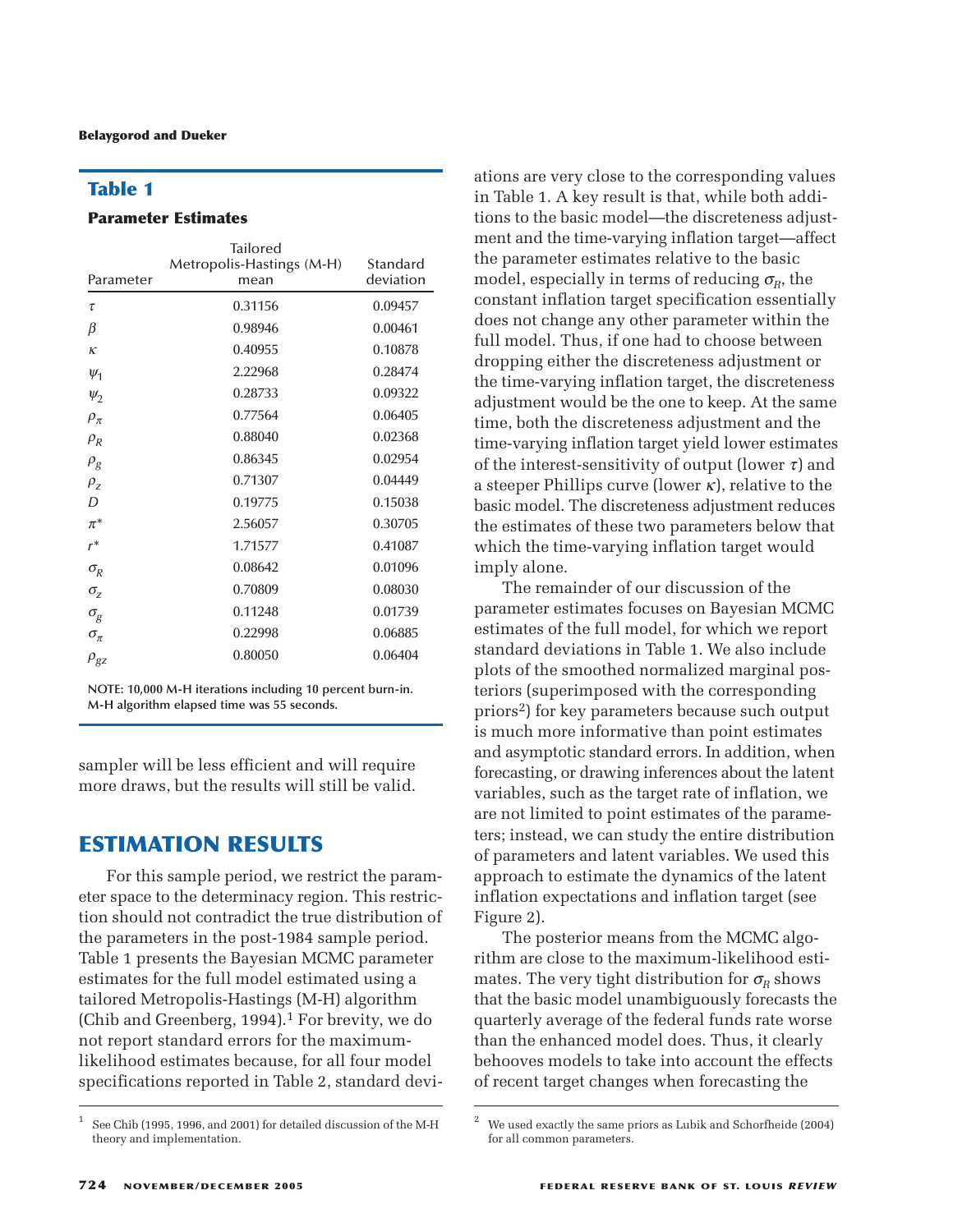# **Table 2**

| Maximum Likelihood Parameter Estimates for the Full Model and for Three Reduced Models |  |  |  |
|----------------------------------------------------------------------------------------|--|--|--|
|----------------------------------------------------------------------------------------|--|--|--|

| <b>Parameters</b> | <b>Full model</b> | No discreteness<br>adjustment | <b>Constant</b><br>inflation target | No discreteness<br>adjustment and<br>constant inflation target |
|-------------------|-------------------|-------------------------------|-------------------------------------|----------------------------------------------------------------|
| $\tau$            | 0.25649           | 0.33904                       | 0.25155                             | 0.47566                                                        |
| $\beta$           | 0.98987           | 0.99002                       | 0.98986                             | 0.99000                                                        |
| $\kappa$          | 0.41184           | 0.57857                       | 0.42309                             | 0.80306                                                        |
| $\Psi_1$          | 2.23232           | 2.41409                       | 2.22892                             | 2.37387                                                        |
| $\psi_2$          | 0.27812           | 0.28805                       | 0.25515                             | 0.27423                                                        |
| $\rho_{\pi}$      | 0.80691           | 0.67133                       | 0.00000                             | 0.00000                                                        |
| $\rho_R$          | 0.89177           | 0.78397                       | 0.90167                             | 0.83369                                                        |
| $\rho_g$          | 0.86592           | 0.86562                       | 0.86471                             | 0.88184                                                        |
| $\rho_{\rm z}$    | 0.71581           | 0.75238                       | 0.71162                             | 0.72691                                                        |
| D                 | 0.21510           | $D=-\rho_R$                   | 0.12513                             | $D = -\rho_R$                                                  |
| $\pi^*$           | 2.58790           | 2.42552                       | 2.54855                             | 2.40189                                                        |
| $r^*$             | 1.68736           | 1.91675                       | 1.82423                             | 1.93581                                                        |
| $\sigma_R$        | 0.08070           | 0.08897                       | 0.09317                             | 0.14872                                                        |
| $\sigma_{z}$      | 0.69329           | 0.59847                       | 0.69992                             | 0.60681                                                        |
| $\sigma_{\!g}$    | 0.10262           | 0.12009                       | 0.10212                             | 0.11823                                                        |
| $\sigma_{\pi}$    | 0.18525           | 0.35018                       | 0.00000                             | 0.00000                                                        |
| $\rho_{gz}$       | 0.84009           | 0.89611                       | 0.80383                             | 0.83375                                                        |

**NOTE:** Bold highlights the estimates of  $\sigma_R$  across all four models.

# **Figure 2**

# **Time-Varying Inflation Target, Expected and Actual Inflation**

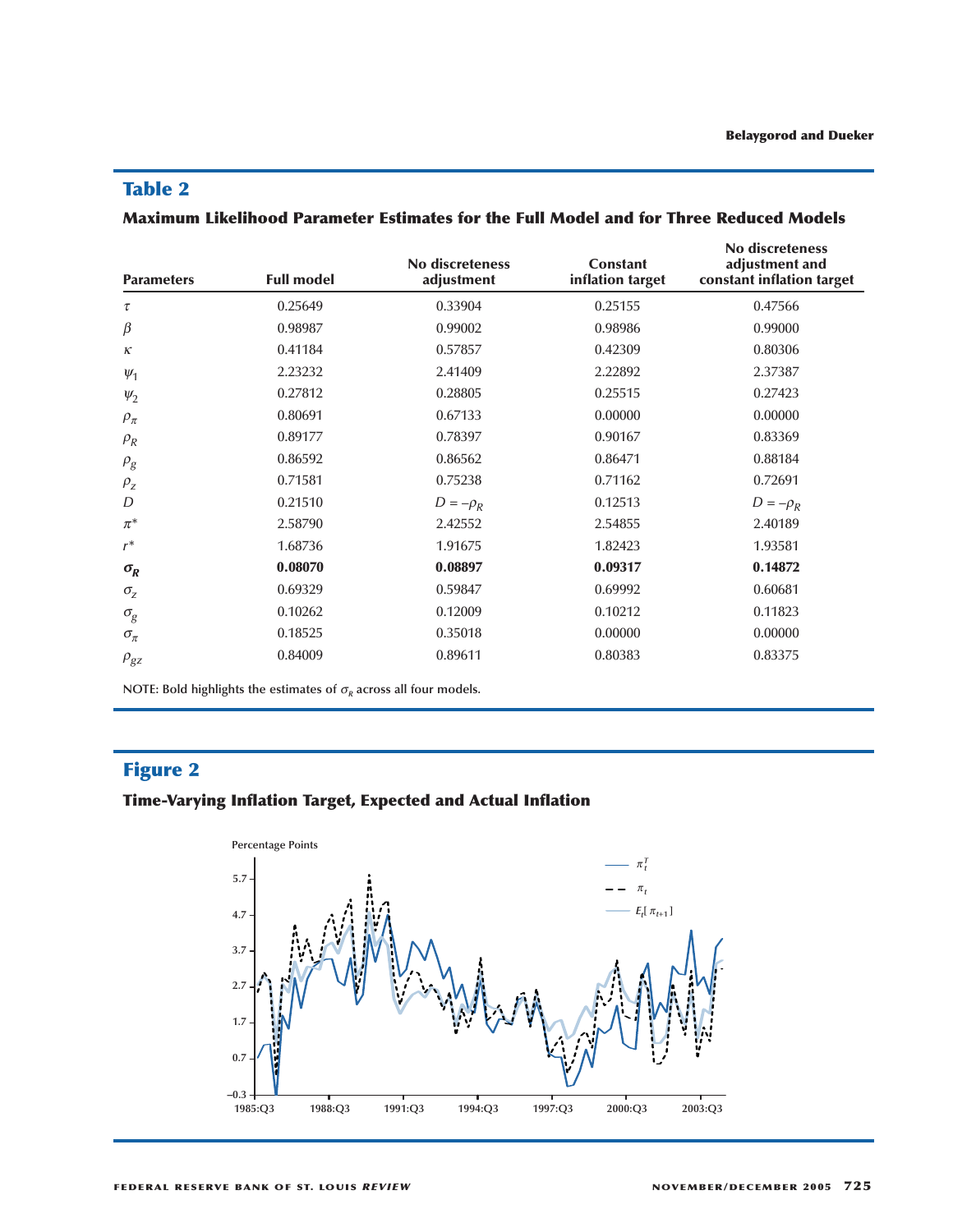## **Discreteness-Adjustment Coefficient**



## **Figure 4**

## **Time-Varying Inflation Target Coefficient**



# **Figure 5**

#### **Intertemporal Substitution Elasticity of Consumption**



# **Figure 6**

## **Slope of Phillips Curve**

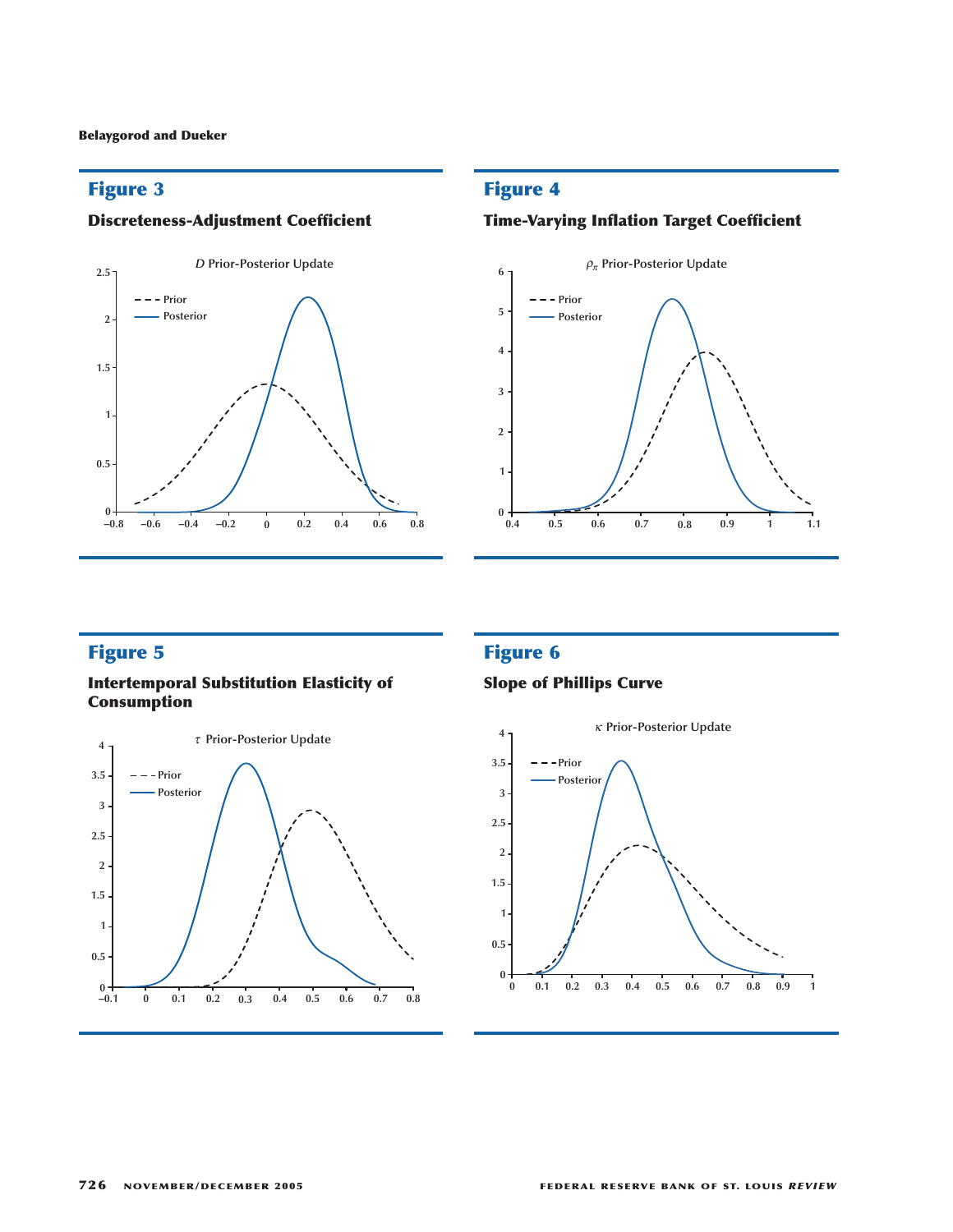#### **Taylor Rule Coefficient on Inflation Gap**



change in the quarterly average of the federal funds rate. Another key result concerns the estimate of the discreteness-adjustment coefficient, *D*. The estimate of  $D = 0.198$ , with a standard deviation of 0.15, matches the estimates of *D* from a vector autoregression in Dueker (2002) and from a singleequation Taylor rule in Dueker and Rasche (2004). From the posterior histogram in Figure 3 we see that the posterior mass lies above zero and "light years" above  $D = -\rho_R$ , which is what the standard model without the discreteness adjustment would impose. Figure 3 illustrates that the coefficient on the discreteness adjustment, which has a distribution centered at 0.20, has a posterior distribution that is determined by the data. The prior distribution is centered at zero and is quite diffuse. Nevertheless, the data are strong enough to move the posterior distribution to the right tail of the prior, although not by enough to rule out *D* = 0. Recall that, when  $D = 0$ , the starting point for interest rate smoothing is the end-of-quarter target level of the federal funds rate. The fact that considerable probability mass lies above zero indicates that one expects some continuation of last period's target changes.

The posterior plot of the discount factor,  $\beta$ (Figure 8), shows that very little probability mass

**Figure 8**

**Household Discount Factor**



lies above 1.0. Thus, unlike Lubik and Schorfheide (2004) and others, we did not have to tie  $\beta$ , the rate of discounting the time-separable utility, to other steady-state parameters to infer a value below 1.0. The posterior plots for  $\tau$  and  $\kappa$ , found in Figures 5 and 6, respectively, show that the data shift the posterior to the left of the prior in the presence of the discreteness adjustment. Thus, the discreteness adjustment leads to the conclusion that monetary policy faces a flatter Phillips curve than the basic model would suggest.

From the posterior plot on Figure 7 we see that the feedback parameter from the inflation gap,  $\psi_1$ , shows that the posterior distribution is unambiguously above 1.0. That is, the data strongly support monetary policy determinacy in the post-1984 period.

We turn next to our estimates of the timevarying inflation target. The time-varying inflation target inferred from the data has an unconditional mean of about 2.5 percent, and its deviations are persistent, with an autoregressive coefficient of  $\rho_{\pi}$  = 0.78. Figure 2 plots this model-implied inflation target against actual inflation and modelimplied inflation expectations. During this sample period, the model-implied inflation target often moved in the same direction as actual inflation.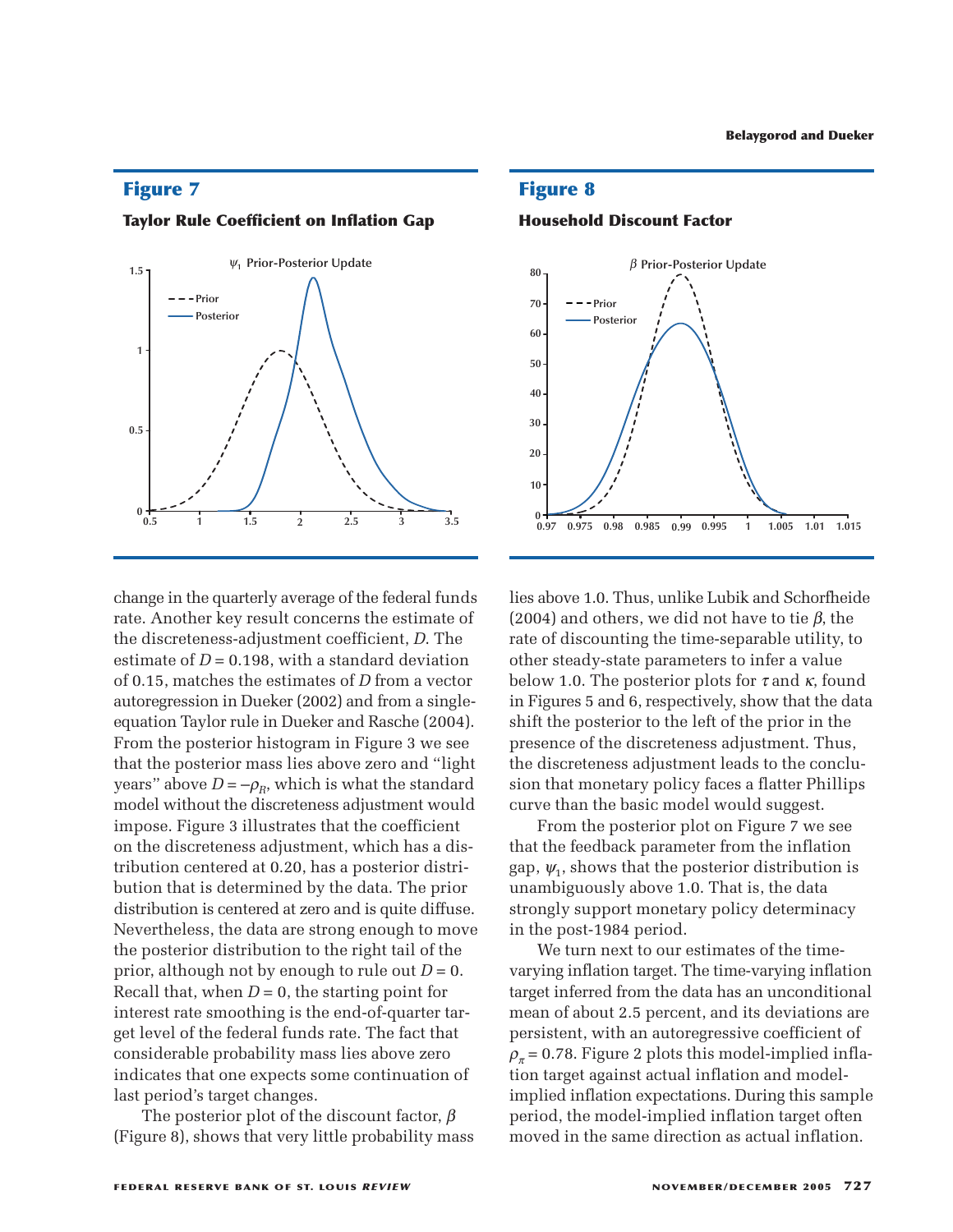Target and actual inflation have a positive correlation (0.65), but it is still much lower than the 0.96 correlation between actual and expected inflation.

# **IMPULSE RESPONSES**

Impulse response functions illustrate the different economic implications of the models specified with and without the discreteness adjustment. In order to calculate an impulse response for the model with the discreteness adjustment, it is necessary to make some assumptions concerning the interaction between the target federal funds rate and the effective federal funds rate. The first assumption is that in the simulated quarters the Federal Reserve achieves on average its target for the daily effective rate. The second is that the starting point for the impulse simulation is one where the effective rate equals the target. For the third assumption, we consider two cases: one where the federal funds target is shocked halfway through a quarter (the empirically relevant case) and one where the target is shocked at the very beginning of the quarter. The latter case facilitates a comparison between the coefficients pertaining to models estimated with and without the discreteness adjustment. These timing assumptions pin down the response of the discreteness adjustment,  $R<sup>T</sup> - R$ , to an interest rate shock. With these assumptions, at the time of the interest rate shock, the change in the quarterly average equals  $(1 - \lambda)$  times the change in the target, where  $\lambda$  is the portion of the quarter that has elapsed when the target shock occurs. Thus, the change in the discreteness-adjustment term  $(R<sup>T</sup> - R)$  in response to an interest rate shock equals  $\lambda$ /(1 –  $\lambda$ ) times the size of the shock.

When the simulated target change is assumed to take place right at the beginning of the quarter such that  $\lambda = 0$ , the discreteness-adjustment term does not enter the impulse response and the only difference between the models with and without the discreteness adjustment is that the estimated coefficients differ, depending on whether *D* is restricted to zero. The impulse responses corresponding to the case where  $\lambda = 0$  are shown in the left-side panel of Figure 6. They show that, even when the simulated target change takes place at the beginning of the quarter, such that no gap is opened between the quarterly average and the target rate, an interest rate shock is estimated to have a larger impact in the model estimated with the discreteness adjustment.

The case where  $\lambda = 0.50$  has greater empirical relevance because, from 1984 through 1993, 50.1 percent of the weighted mass of target changes took place in the second half of the quarters, on average, and from 1994 through May 2005 the same measure is 52.2 percent. The impulse responses for these models stem from equation (A3) in the appendix, which shows that when the discreteness adjustment is omitted from the model, then the impulse responses are those of a firstorder vector auto regression, VAR(1). The effect of the discreteness adjustment is to change the structure of the model to include a moving average component—a VARMA (1,1). The additional response comes from the discreteness-adjustment term, where the response is proportional to  $\lambda/(1 - \lambda)$ , as discussed above. Consequently, the impulse responses from the VARMA (1,1) specification will show an extra kink from the movingaverage component.

The left panel of Figure 9 shows the discreteness adjustment leads to estimated coefficients that imply stronger impulse responses (in absolute value) to a monetary policy shock, relative to the model without the discreteness adjustment. The right-hand panel of Figure 9 shows that the discreteness adjustment does what it is supposed to do. A 100-basis-point shock to the target federal funds rate eventually has the same effect—whether it is implemented at the beginning or the middle of a quarter—once it is fully reflected in the quarterly average. This equivalence holds because the model with the discreteness adjustment accurately predicts the consequences of a mid-quarter target change for the quarterly average. The model without the disceteness adjustment, in contrast, would treat the change in the quarterly average in the subsequent period as a surprise. In this context, the VAR(1) structure of the DSGE model acts as a limitation because Dueker (2002) showed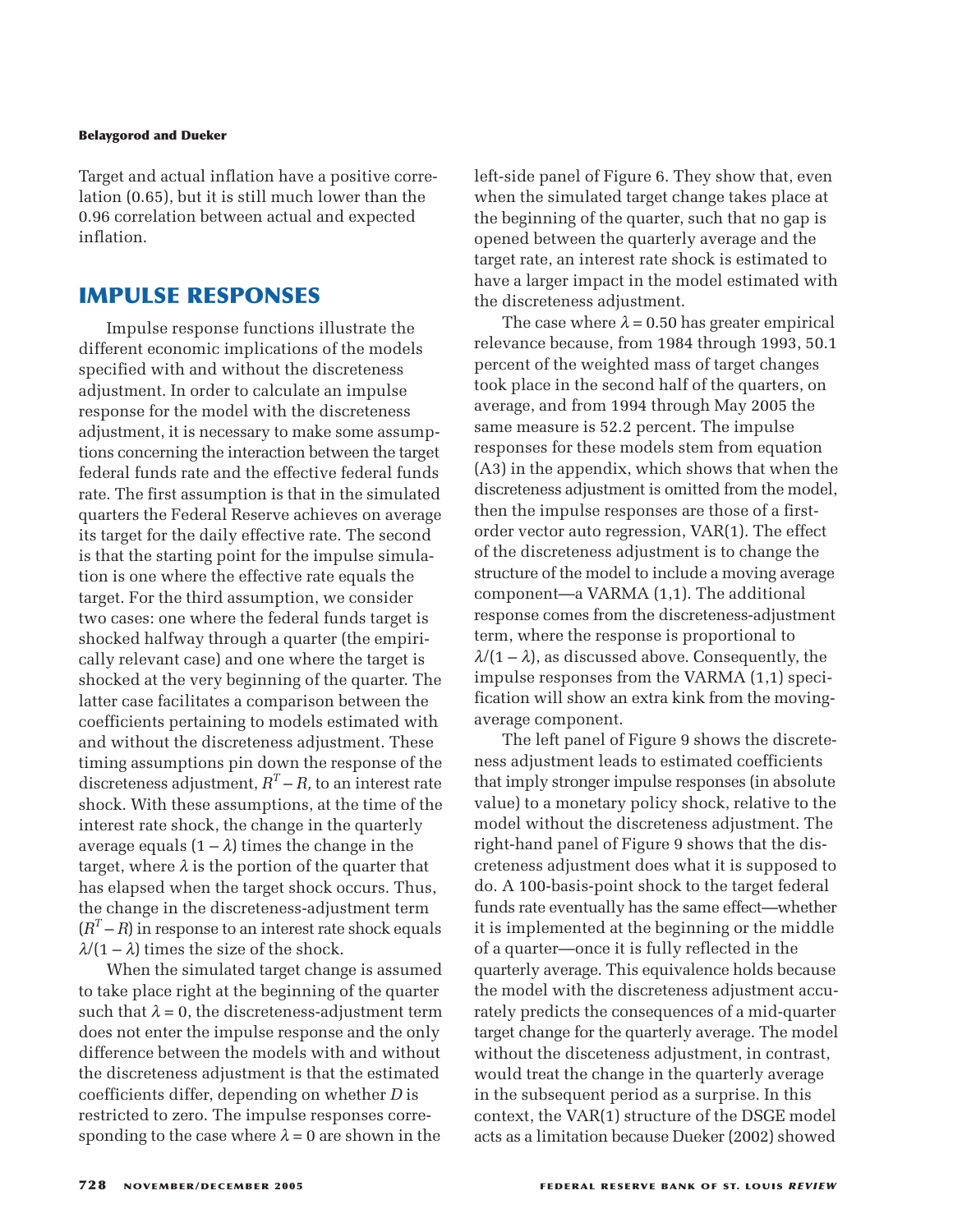**Impulse Response Functions**



**esponse of Output to Monetary Policy Shock When**  100-Basis-Point Target Change Occurs at Beginning of Quarter

**esponse of Federal Funds Rate to Own Shock Whe** 100-Basis-Point Target Change Occurs at Beginning of Quarter



**esponse of Output to Monetary Policy Shock When**  100-Basis-Point Target Change Occurs in **Middle of Quarter vs. Beginning of Quarter** 



**esponse of Federal Funds Rate to Own Shock Whe** 100-Basis-Point Target Change Occurs in **Middle of Quarter vs. Beginning of Quarter** 



**esponse of Inflation to Monetary Policy Shock When**  100-Basis-Point Target Change Occurs at Beginning of Quarter



**esponse of Inflation to Monetary Policy Shock When**  100-Basis-Point Target Change Occurs in **Middle of Quarter vs. Beginning of Quarter** 

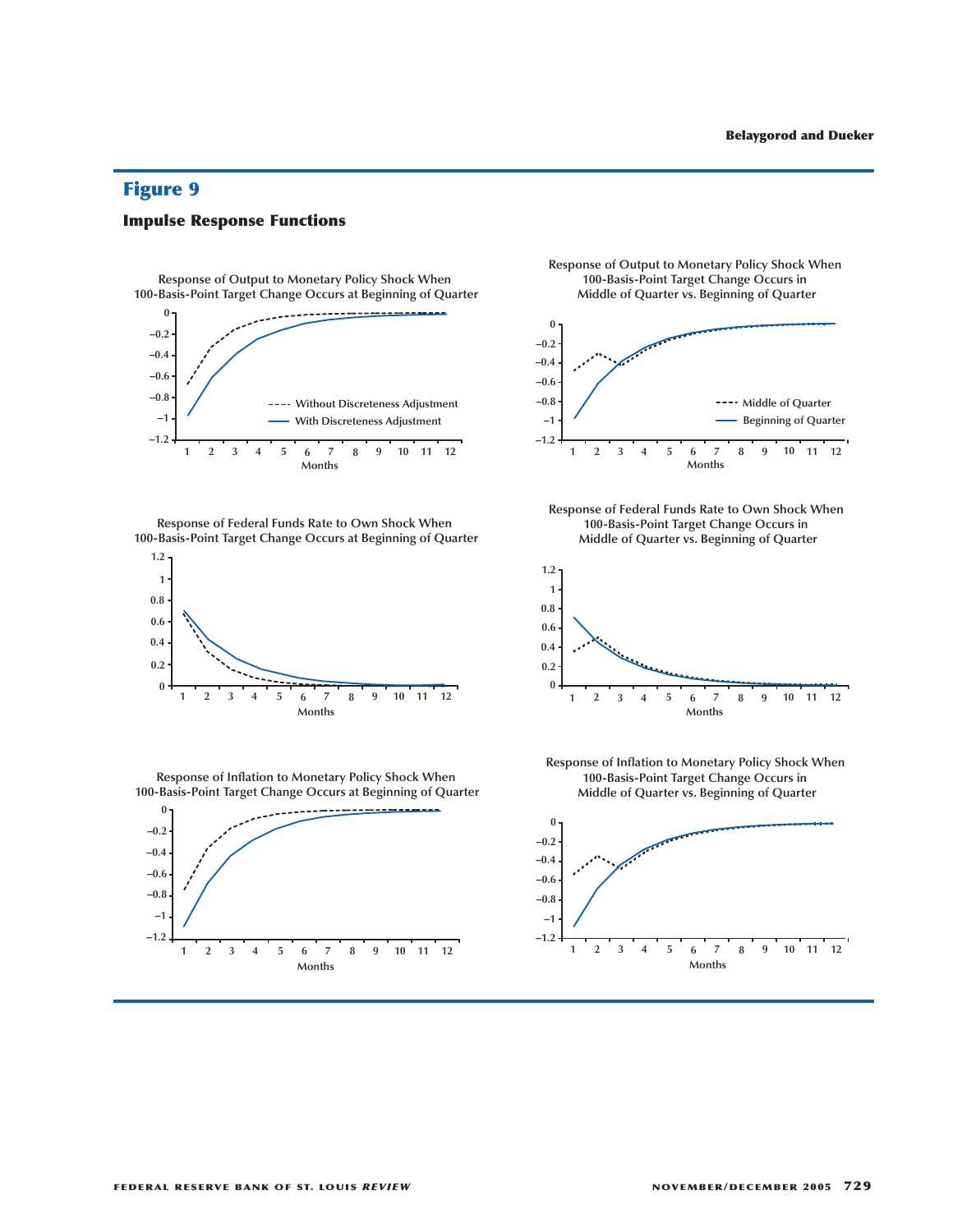that the federal funds rate equation in a higherorder VAR can imply the hump-shaped response of the quarterly average to its own shock. The conclusion is that, since many linear DSGE models imply a first-order VAR structure, it is even more important to include the discreteness adjustment than it is in higher-order nonstructural VARs.

## **CONCLUSIONS**

We have made a key enhancement to the Taylor-type monetary policy equation analyzed in estimated DSGE models: We allow the interest rate smoothing to start at a point other than last quarter's average because last quarter's average does not fully reflect the discrete target changes policymakers made in that quarter. Our estimates indicate that the starting point for interest rate smoothing is the end-of-period target federal funds rate plus a small degree of momentum built into the starting point. This enhancement leads to a dramatic fall in the standard error of the interest rate equation on the order of 40 percent. Thus, previous conclusions regarding determinacy and the degree of interest rate smoothing are subject to omitted error bias in the absence of such a discreteness adjustment. We also find that the importance of allowing for a time-varying inflation target is greatly reduced in our post-1984 data set, provided that the discreteness adjustment is included. Without the discreteness adjustment, the time-varying inflation appears to be an indispensable feature of the data.

The discreteness adjustment also leads to lower estimates of the interest sensitivity of output and a flatter estimate of the Phillips curve, relative to the baseline model. On balance, monetary policy would appear to have more influence on the behavior of the real economy when one accounts for the discreteness of monetary policy actions.

# **REFERENCES**

Blanchard, Olivier J. and Kahn, Charles M. "The Solution to Linear Difference Models Under Rational Expectations." *Econometrica*, July 1980, *48*(5), pp. 1305-11.

- Chib, Siddhartha and Greenberg, Edward. "Bayes Inference in Regression Models with ARMA (p,q) Errors." *Journal of Econometrics*, September/ October 1994, *64*(1-2), pp. 183-206.
- Chib, Siddhartha. "Understanding the Metropolis-Hastings Algorithm." *American Statistician*, November 1995, *49*(4), pp. 327-35.
- Chib, Siddhartha. "Markov Chain Monte Carlo Simulation Methods in Econometrics." *Econometric Theory*, August 1996, *12*(3), pp. 409-31.
- Chib, Siddhartha. "Markov Chain Monte Carlo Methods: Computation and Inference," in James Heckman and Edward Leamner, eds., *Handbook of Econometrics*. Volume 5. Amsterdam: North-Holland, 2001.
- Christiano, Lawrence; Eichenbaum, Martin and Evans, Charles. "Nominal Rigidities and the Dynamic Effects of a Shock to Monetary Policy." *Journal of Political Economy*, February 2005, *113*(1), pp. 1-45.
- Clarida, Richard; Galí, Jordi and Gertler, Mark. "Monetary Policy Rules and Macroeconomic Stability: Evidence and Some Theory." *Quarterly Journal of Economics*, February 2000, *115*(1), pp. 147-80.
- Dueker, Michael J. "The Monetary Policy Innovation Paradox in VARs: A 'Discrete' Explanation." Federal Reserve Bank of St. Louis *Review*, March/ April 2002, *84*(4), pp. 43-49.
- Dueker, Michael J. and Rasche, Robert H. "Discrete Policy Changes and Empirical Models of the Federal Funds Rate." Federal Reserve Bank of St. Louis *Review*, November/December 2004, *86*(6), pp. 61-72.
- English, William B.; Nelson, William R. and Sack, Brian P. "Interpreting the Significance of the Lagged Interest Rate in Estimated Monetary Policy Rules." *Contributions to Macroeconomics*, 2003, *3*(1).
- Gavin, William T.; Keen, Benjamin D. and Pakko, Michael R. "The Monetary Instrument Matters." Working paper 2004-026B, Federal Reserve Bank of St. Louis, 2005.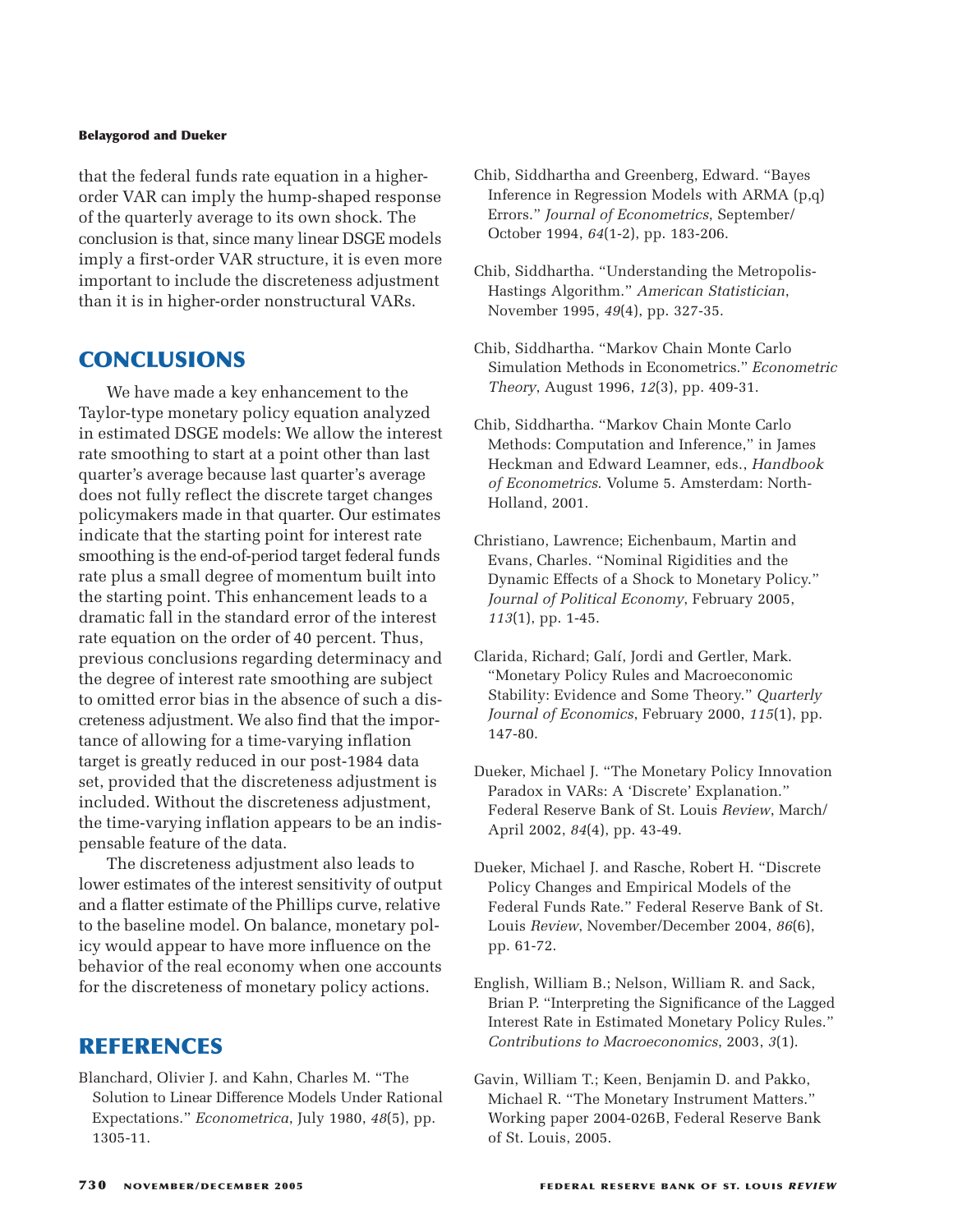- Gavin, William T.; Kydland, Finn E. and Pakko, Michael R. "Monetary Policy, Taxes, and the Business Cycle." Working paper 2004-017B, Federal Reserve Bank of St. Louis, 2005.
- Ireland, Peter. "Changes in the Federal Reserve's Inflation Target: Causes and Consequences." Unpublished manuscript, Boston College, January 2005.
- Kollmann, Robert. "The Exchange Rate in a Dynamic-Optimizing Business Cycle Model with Normal Rigidities: A Qualitative Investigation." *Journal of International Economics*, December 2001, *55*(2), pp. 243-62.
- Kollmann, Robert. "Monetary Policy Rules in the Open Economy: Effects on Welfare and Business Cycles." *Journal of Monetary Economics*, July 2002, *49*(5), pp. 989-1015.
- Lubik, Thomas A. and Schorfiede, Frank. "Testing for Indeterminacy: An Application to U.S. Monetary Policy." *American Economic Review*, March 2004, *94*(1), pp. 190-217.
- McCallum, Bennett T. and Nelson, Edward. "An Optimizing IS-LM Specification for Monetary Policy and Business Cycle Analysis." *Journal of Money, Credit, and Banking*, August 1999, *31*(3 Part 1), pp. 296-316.
- Orphanides, Athanasios. "Monetary Policy Rules Based on Real-Time Data." *American Economic Review*, September 2001, *91*(4), pp. 964-85.
- Rotemberg, Julio J. and Woodford, Michael. "Interest Rate Rules in an Estimated Sticky Price Model," in John B. Taylor, ed., *Monetary Policy Rules*. Chicago: University of Chicago Press, 1999.
- Rudebusch, Glenn D. "Term Structure Evidence on Interest Rate Smoothing and Monetary Policy Inertia." *Journal of Monetary Economics*, September 2002, *49*(6), pp. 1161-87.
- Sack, Brain. "Does the Fed Act Gradually? A VAR Analysis." *Journal of Monetary Economics*, August 2000, *46*(1), pp. 229-56.
- Sims, Christopher A. "Solving Linear Rational Expectations Models." *Computational Economics*, October 2002, *20*(1), pp. 1-20.
- Smets, Frank and Wouters, Raf. "An Estimated Dynamic Stochastic General Equilibrium Model for the Euro Area." *Journal of the European Economic Association*, September 2003, *1*(5), pp. 1123-75.
- Smets, Frank and Wouters, Raf. "Comparing Shocks and Frictions in U.S. and Euro Area Business Cycles: A Bayesian DSGE Approach." *Journal of Applied Econometrics*, 2005, *20*(1), pp. 161-83.
- Taylor, John B. "Discretion versus Policy Rules in Practice." *Carnegie-Rochester Conference Series on Public Policy*, December 1993, *39*, pp. 195-214.
- Woodford, Michael. *Interest and Prices: Foundations of a Theory of Monetary Policy*. Princeton: Princeton University Press, 2003a.
- Woodford, Michael. "Optimal Interest-Rate Smoothing." *Review of Economic Studies*, October 2003b, *70*(4), pp. 861-86.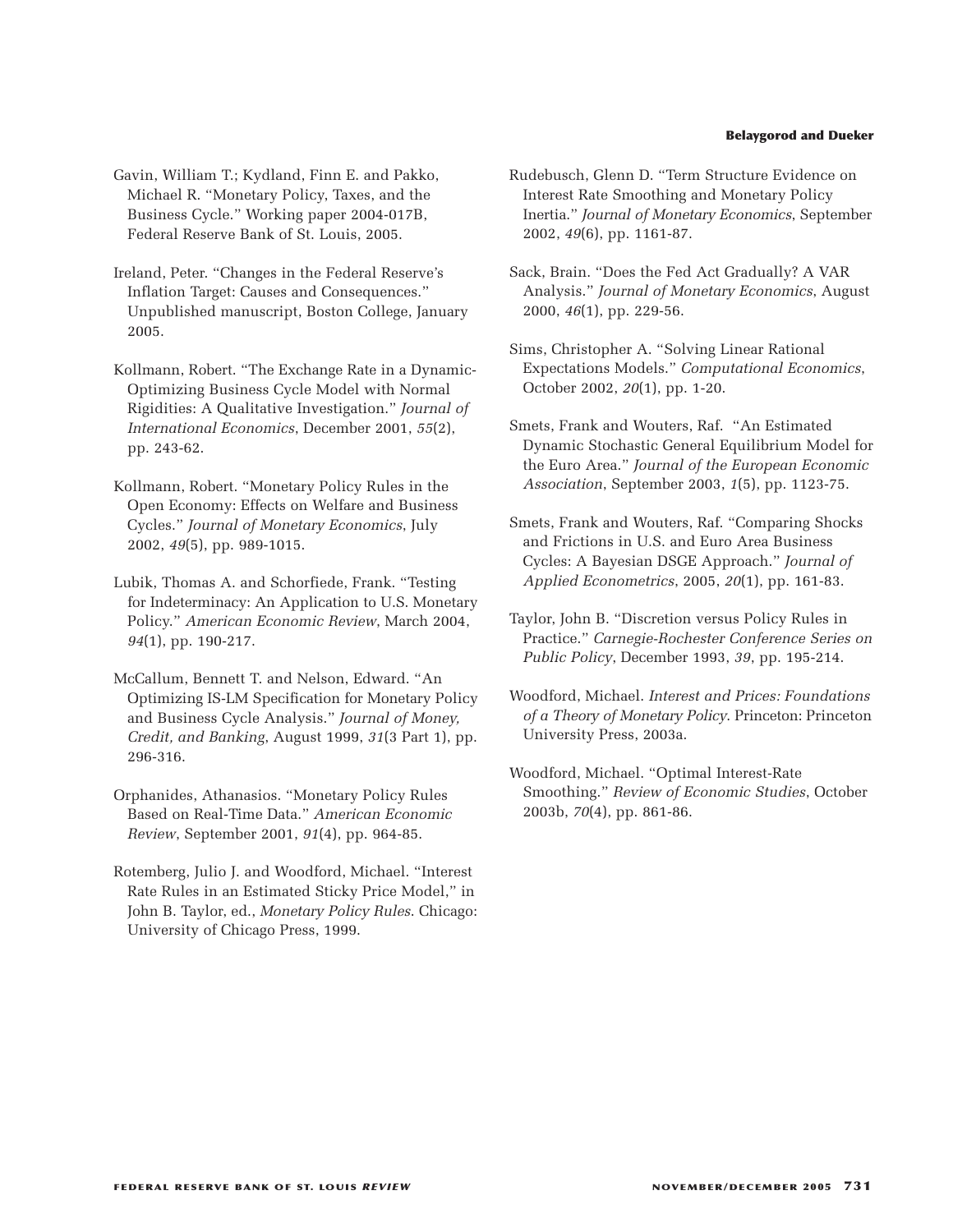## **APPENDIX**

# **THE DSGE MODEL SOLUTION WITH PREDETERMINED EXOGENOUS REGRESSORS**

Sims (2002) introduces a general method for solving DSGE models. Here we show how to adapt his solution methodology to the same setup enriched by the presence of predetermined regressors. Consider a DSGE model of the following canonical form: **LUTION WITH PREDETE**<br>
ral method for solving DSGE mode<br>
ame setup enriched by the presenc<br>
lowing canonical form:<br>  $\Gamma_0 s_t = \Gamma_1 s_{t-1} + C + \Psi \varepsilon_t + \Pi \eta_t + D \Delta_{t-1}$ <br>
state variables,  $\varepsilon_t$  is a vector of stru<br>
or of predeter

(A1) 
$$
\Gamma_0 s_t = \Gamma_1 s_{t-1} + C + \Psi \varepsilon_t + \Pi \eta_t + D \Delta_{t-1},
$$

where, at time *t*,  $s_t$  is the vector of state variables,  $\varepsilon_t$  is a vector of structural shocks,  $\eta_t$  is a vector of expectational errors, ∆*t*–1 is a vector of predetermined regressors (not present in the model considered by Sims, 2002) and  $Γ_0$ ,  $Γ_1$ ,  $C$ , Ψ,  $Π$ ,  $D$  are parameter matrices.

Following Sims (2002) we apply a generalized Schur *QZ* decomposition,  $[Γ_0, Γ_1] = (Q'ΛZ', Q'ΩZ')$ ; partition the resulting system into non-explosive (denoted by subscript 1) and explosive components (denoted by subscript 2); and use "solution uniqueness" and "stability" conditions worked out in Sims (2002) to write  $\begin{array}{ccc} \textbf{W} & \text{or} & \text{in} & \text{if} & \text{if} & \text{if} & \text{if} & \text{if} & \text{if} & \text{if} & \text{if} & \text{if} & \text{if} & \text{if} & \text{if} & \text{if} & \text{if} & \text{if} & \text{if} & \text{if} & \text{if} & \text{if} & \text{if} & \text{if} & \text{if} & \text{if} & \text{if} & \text{if} & \text{if} & \text{if} & \text{if} & \text{if} & \text{if} & \text{if} & \text{if} & \text$  ( ) **FREDETERMIN**<br>
ing DSGE models. Here<br>
by the presence of pre<br>
orm:<br>  $\epsilon_t + \Pi \eta_t + D \Delta_{t-1}$ ,<br>
a vector of structural s<br>
l regressors (not presen<br>
atrices.<br>
hur *QZ* decomposition<br>
noted by subscript 1) a<br>
ss" and "stability" **IIN**<br>Experience one<br>al slam<br>ion, ) and<br> $\lim_{t,t\to 1}$ 

**THE DSCE MODEL SOLUTION WITH PREDETERMINED  
\nREGRESSORS**  
\nSims (2002) introduces a general method for solving DSCE models. Here we is  
\nthis solution methodology to the same setup enriched by the presence of predator  
\nConsider a DSCE model of the following canonical form:  
\n(A1) 
$$
\Gamma_0 s_t = \Gamma_1 s_{t-1} + C + \Psi \epsilon_t + \Pi \eta_t + D \Delta_{t-1}
$$
,  
\nwhere, at time t, s, is the vector of state variables,  $\epsilon_t$  is a vector of structural shock  
\nexpectational errors,  $\Delta_{t-1}$  is a vector of predetermined regressors (not present in t  
\nby Sims, 2002) and  $\Gamma_0$ ,  $\Gamma_1$ ,  $C$ ,  $\Psi$ ,  $\Pi$ ,  $D$  are parameter matrices.  
\nFollowing Sims (2002) we apply a generalized Schur  $QZ$  decomposition, ( $\Gamma_0$ ,  
\npartition the resulting system into non-explosive (denoted by subscript 1) and ex  
\n(denoted by subscript 2); and use "solution uniqueness" and "stability" condition  
\n(Sims (2002) to write\n
$$
\begin{pmatrix}\nI & -\Phi \\
0 & \Delta_{12}\n\end{pmatrix}\n\begin{pmatrix}\n\Delta_{11} & \Delta_{12} \\
\Delta_{22} & \Delta_{22}\n\end{pmatrix}\n\begin{pmatrix}\n\Theta_{11} & \Theta \\
\Theta_{22}\n\end{pmatrix}\n\begin{pmatrix}\n\Theta_{11} & \Theta \\
\Theta_{22}\n\end{pmatrix}\n\begin{pmatrix}\n\Theta_{11} & -\Phi \\
\Theta_{22}\n\end{pmatrix}\n\begin{pmatrix}\n\Delta_{12} \\
\Delta_{21}\n\end{pmatrix}\n\begin{pmatrix}\n\Theta_{11} \\
\Theta_{22}\n\end{pmatrix}\n\begin{pmatrix}\n\Theta_{11} \\
\Theta_{22}\n\end{pmatrix}\n\begin{pmatrix}\n\Theta_{11} \\
\Theta_{22}\n\end{pmatrix}
$$
\nwhere  $\omega(t) = Z's_t$ ,  $\Phi = Q_t \Pi(Q_2 \Pi)^{-1}$  and I, 0 denote identity and zero matrices, resp  
\nsionality easily deduced from the preceding equation.  
\nTherefore, the solution to the DSGE model in equation (A1) could be written  
\n(A3)  $s_t = \Theta_1 s_{t-1} + \Theta_c + \Theta_0 \epsilon_t + D^* \Delta_{t-1}$ 

where  $\omega(t) = Z's_t$ ,  $\Phi = Q_1 \Pi (Q_2 \Pi)^{-1}$  and I,0 denote identity and zero matrices, respectively, with dimensionality easily deduced from the preceding equation.

Therefore, the solution to the DSGE model in equation (A1) could be written as

$$
(A3) \t\t\t s_t = \Theta_1 s_{t-1} + \Theta_c + \Theta_0 \varepsilon_t + D^* \Delta_{t-1},
$$

where  $\Theta_1$ , $\Theta_c$ , $\Theta_0$  were derived in Sims (2002) and are identical to those variables in our expanded model. The coefficient  $D^*$  can be found by focusing on the last term in equation (A2):

where 
$$
\Theta_1, \Theta_c, \Theta_0
$$
 were derived in Sims (2002) and are identical to those variables in c  
\nThe coefficient  $D^*$  can be found by focusing on the last term in equation (A2):  
\n
$$
\begin{pmatrix}\nI & -\Phi \\
0 & \Lambda_{22}^{-1}\n\end{pmatrix}^{-1}\n\begin{pmatrix}\nI - \Phi \\
0 & 0\n\end{pmatrix}\n\begin{pmatrix}\nQ_1 \\
Q_2\n\end{pmatrix}\n(\Psi \varepsilon_t + D\Delta_{t-1}) =
$$
\n(A4)  
\n
$$
\begin{pmatrix}\nQ_1 - \Phi Q_2 \\
0\n\end{pmatrix}\n(\Psi \varepsilon_t + D\Delta_{t-1}) =\n\begin{pmatrix}\nQ_1 \\
Q_2\n\end{pmatrix}\n\begin{pmatrix}\nI - \Pi (Q_2 \Pi)^{-1} Q_2\n\end{pmatrix}\n(\Psi \varepsilon_t + D\Delta_{t-1}).
$$
\nIf we define  $\Pi^* = (\Gamma_0)^{-1}\Pi$ ,  $\Psi^* = (\Gamma_0)^{-1}\Psi$ , then we can use equations (A3) and (A4) to  
\n
$$
\Theta_0 = \Psi^* - \Pi^* (Q_2 \Pi)^{-1} Q_2 \Psi
$$
\n(A5)  
\n
$$
D^* = (\Gamma_0)^{-1} D - \Pi^* (Q_2 \Pi)^{-1} Q_2 D.
$$

If we define  $\Pi^* = (\Gamma_0)^{-1}\Pi$ ,  $\Psi^* = (\Gamma_0)^{-1}\Psi$ , then we can use equations (A3) and (A4) to find that<sup>3</sup>

(A5)

\n
$$
\Theta_0 = \Psi^* - \Pi^* (Q_2 \Pi)^{-1} Q_2 \Psi
$$
\n
$$
D^* = (\Gamma_0)^{-1} D - \Pi^* (Q_2 \Pi)^{-1} Q_2 D
$$

If  $\Gamma_0$  is not invertible, we can still use its generalized Schur decomposition representation to carry out this analysis using more clumsy notation in terms of partitions of *Q*, Λ, *Z* as in Sims (2002).